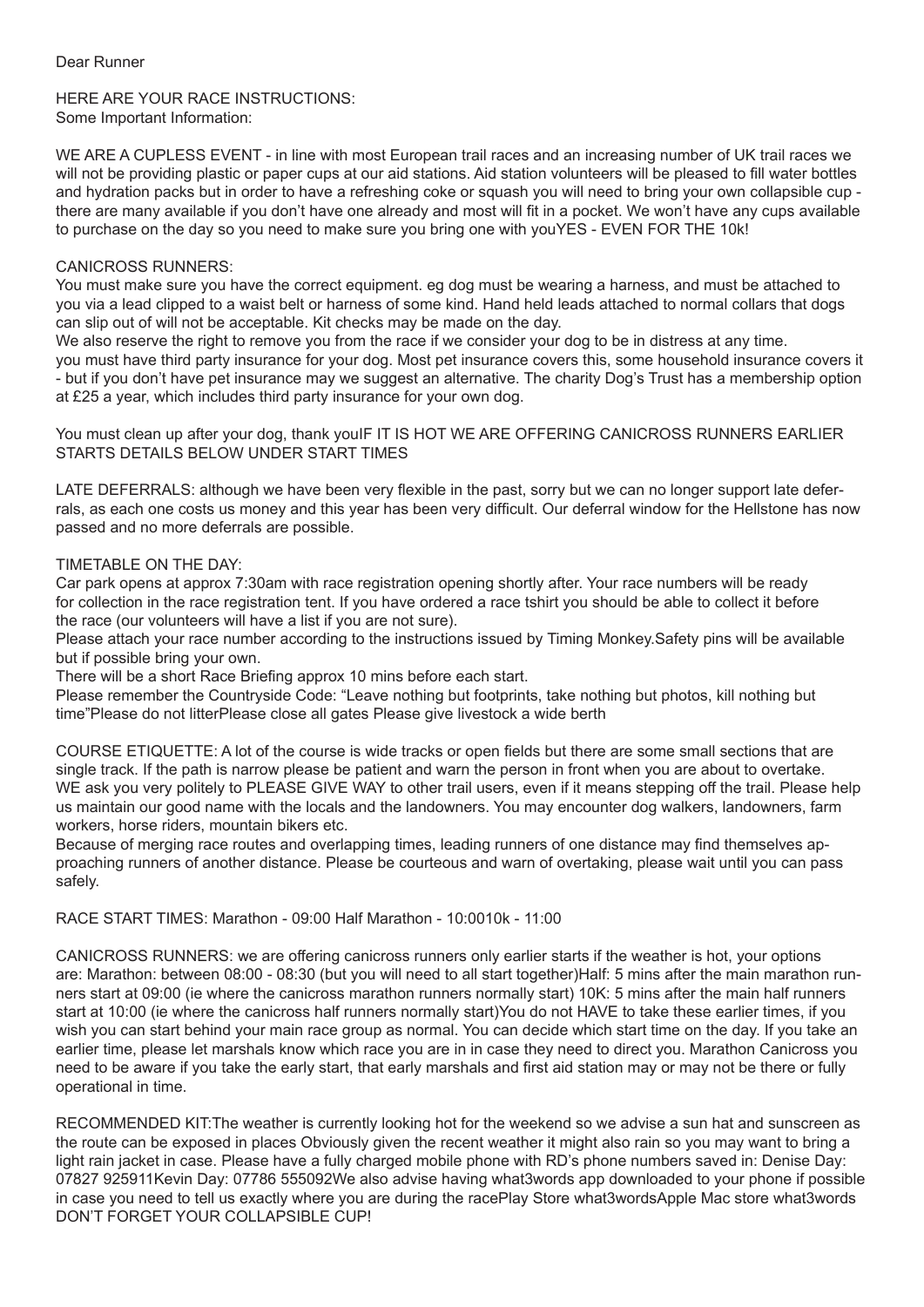WE HAVE NO BAG DROP! This is because the start is right next to the car park and you won't have far to go to collect a bag! Please leave your bag in your car, but we are happy to hold onto your car keys for you. TOILETS:There will be toilets in the main car park, with extra hand sanitiser.

START PROCEDURE: We are back to a mass start, but please space yourself out in the start area there will be plenty of room and with the chip timing your time will not start until you cross the start line. Canicross entrants will start in a separate group 5 mins behind the main group.

FINISH:We estimate that first runners in the half marathon will start returning at 11:30 am, first runners in the 10k at 11:45am and first runners in the marathon at around 12:00 (we may be wrong...)Please keep moving through the finish funnel to collect your medal; please don't return back over the timing mats or you will upset your race timing chip.If you are running and you will be waiting for someone else to finish, please make your way through the finish and wait for them outside the funnel. We will have hot & cold drinks and cakes and fruit available after the finish as part of your race entry. We will have plenty of mugs available please return to a designated area once finished. We will have some VEGAN cakes and some Gluten Free which will be kept aside so please let our helpers know if you require this option. Please use the hand sanitiser provided.

There will be no changing areas available sorry.

MERCHANDISE:If you have not ordered a tshirt there will be a small selection to purchase after the race along with other merchandise, we hope that the card reader will work but please bring cash just in case!

OTHER VENDORS:In addition to our post race drinks and cakes, we hope there will be a local coffee wagon selling hot drinks before the race, and an ice cream vendor from mid morning onwards. They will accept cards if they can but please bring cash just in case. There should also be a stall selling cheese made by Tom & Kelly Foot at Open Air Dairy

### DIRECTIONS TO THE EVENT:Our Event Venue is Bellamont House, Long Bredy.

Nearest Postcode to Race HQ is DT2 9HN, or what3words code ///flashback.hammocks.icons will get you to the parking field.

Old fashioned map directions as follows:

From London & Winchester:

Take M3 and M27 to A31 in Hampshire, follow A31 to Bere Regis, Then follow A35 to Dorchester. Take the A35 towards Honiton for approx 7 miles. Just before the dual carriageway take the left turn signposted to Long Bredy, follow the road for 0.5 miles and at the T-junction turn left signposted to Long Bredy. Follow the road for approx another 0.5 miles into the village then take the left turn past the red phone box, signposted to Little Bredy and Dorchester (you should see event signage). After less than half a mile you will see the event car park entrance on your left. From Ringwood, Ferndown & Wimborne:

follow A31 to Bere Regis, Then follow A35 to Dorchester. Take the A35 towards Honiton for approx 7 miles. Just before the dual carriageway take the left turn signposted to Long Bredy, follow the road for 0.5 miles and at the T-junction turn left signposted to Long Bredy. Follow the road for approx another 0.5 miles into the village then take the left turn past the red phone box, signposted to Little Bredy and Dorchester (you should see event signage). After less than half a mile you will see the event car park entrance on your left.

# From Poole & Bournemouth:

follow A31 to Bere Regis, Then follow A35 to Dorchester. Take the A35 towards Honiton for approx 7 miles. Just before the dual carriageway take the left turn signposted to Long Bredy, follow the road for 0.5 miles and at the T-junction turn left signposted to Long Bredy. Follow the road for approx another 0.5 miles into the village then take the left turn past the red phone box, signposted to Little Bredy and Dorchester (you should see event signage). After less than half a mile you will see the event car park entrance on your left.

# From Dorchester:

Take the A35 towards Honiton for approx 7 miles. Just before the dual carriageway take the left turn signposted to Long Bredy, follow the road for 0.5 miles and at the T-junction turn left signposted to Long Bredy. Follow the road for approx another 0.5 miles into the village then take the left turn past the red phone box, signposted to Little Bredy and Dorchester (you should see event signage). After less than half a mile you will see the event car park entrance on your left.

# From the West:

take the A35 towards Dorchester, just after the Askerswell and Litton Cheney turn offs, and at the end of the Dual Carriageway, there will be a turning on the right to Long Bredy, follow the road for 0.5 miles and at the T-junction turn left signposted to Long Bredy. Follow the road for approx another 0.5 miles into the village then take the left turn past the red phone box, signposted to Little Bredy and Dorchester (you should see event signage). After less than half a mile you will see the event car park entrance on your left.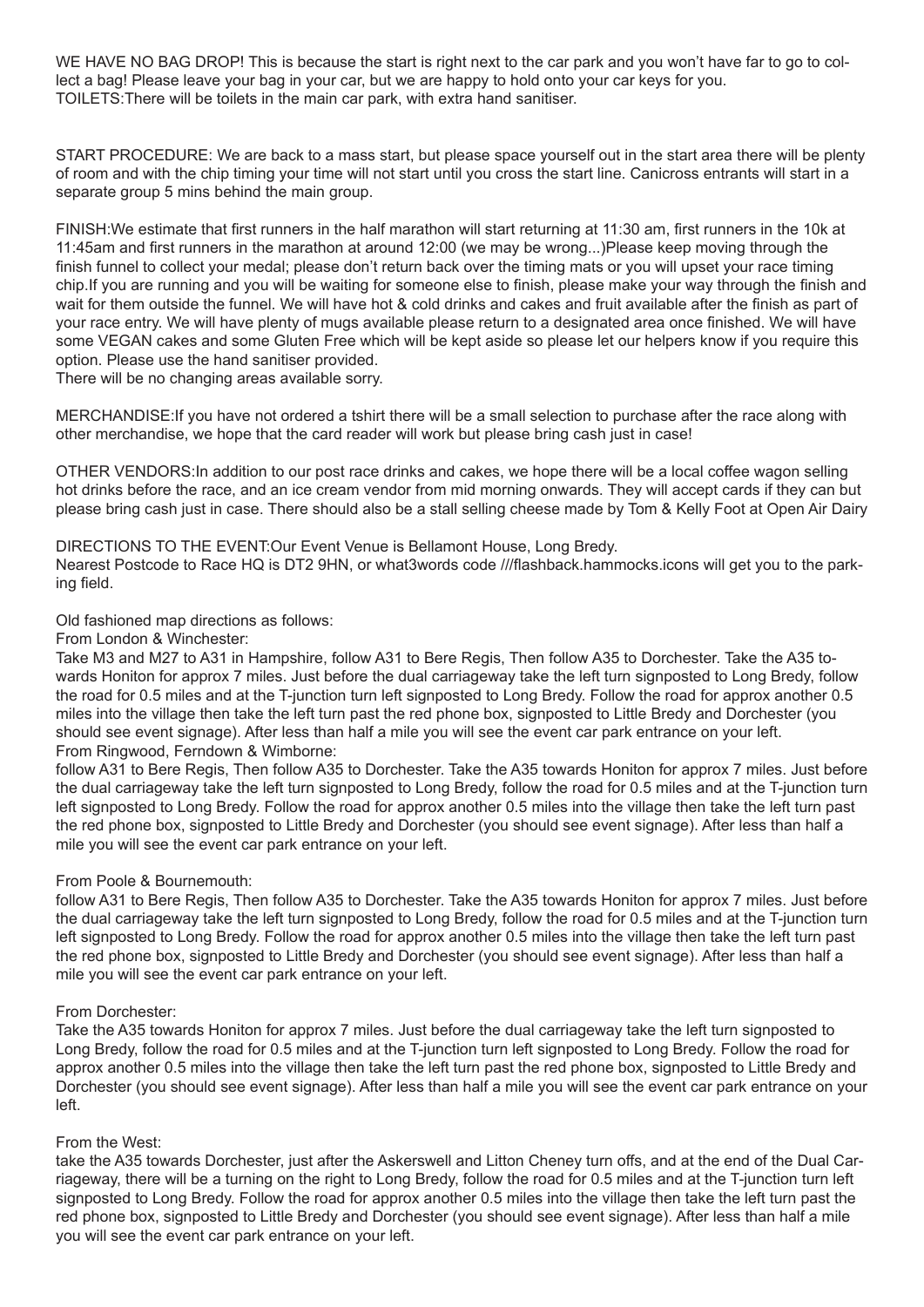## From Salisbury & Blandford:

follow the A354 then the A31 to Bere Regis. Then follow A35 to Dorchester.Take the A35 towards Honiton for approx 7 miles. Just before the dual carriageway take the left turn signposted to Long Bredy, follow the road for 0.5 miles and at the T-junction turn left signposted to Long Bredy. Follow the road for approx another 0.5 miles into the village then take the left turn past the red phone box, signposted to Little Bredy and Dorchester (you should see event signage). After less than half a mile you will see the event car park entrance on your left.

### From Bristol & Yeovil:

take the A37 to Dorchester then follow directions from Dorchester.

CAN I PARK MY CAR SAFELY? The parking field is fairly even and most vehicles should have no trouble at all but it can be slippy if the grass is wet so drive with care. Please be patient with our parking marshals, this is a new car park we have not used before so it may take time to park you.

We would encourage car sharing if possible, after all the parking field is not infinite!.Please don't leave valuables in sight as car parking is not monitored and we cannot be held responsible for theft or damage.

PLEASE FOLLOW PARKING INSTRUCTIONS GIVEN TO YOU BY HI VIZ WEARING MARSHALS - Please be patient with our parking marshals, this is a new car park we have not used before so it may take time to park you.

RACE REGISTRATION, CAR PARKING, and START/FINISH area are all in the same field.

### RACE ROUTE DESCRIPTION:

The races are predominantly trail. The marathon has a maximum of around 3km of tarmac in short sections, the half approx 1.5km, the 10k less than a km.

The first 6.5km in the marathon & half Races are the same, going uphill from the start (for a whole km no less!) then following farm tracks, public footpaths and parts of the Dorset Ridgeway, with a couple of small road crossings then taking in the first aid station at 5km. In this first section there may be livestock, and a few gates to open (All landowners have been informed about the race and are happy to have us running through their countryside).

PLEASE CLOSE GATES BEHIND YOU. After Aid Station 1, you go through fields and woodland to reach the first split just below Hardy's Monument.

The Marathon then follows the Ridgeway to Upwey where there is Aid Station 2, before changing direction at the Wishing Well and returning along the lower ridge. This loop concludes with the appropriately named Hell's Bottom path, heading back towards the Monument, where you will meet up with the Half Route again.

Both Races then follow heath-land and farm tracks uphill and downhill with sea views to aid 3 at Portesham, single track then woodland and a very steep hill climbing back up to the ridge and the road. Flat hilltop running follows then an easy downhill to Gorwell farm, where Aid 5 is. The Marathon splits again, and there are a couple of stiles, and a couple more hills, before a long gravel descent. Some easy running through private woodland follows, with a steep road climb, some sheep fields and a last drinks station before the Marathon joins up with the half once again. Another devilishly steep hill for both races, plus the chance to see the 'stone circle of disappointment' (you'll understand when you get there), then a slog along the hilltop, before descending through farmland to a road crossing. One last slog up the final hill, and a lovely run down to the finish for all three races, finishing through the avenue of trees in front of Bellamont House.

The 10k starts up a hill too, but in a slightly different direction, and joins the half & marathon route just after 1km. Then the route is the same as until about 4km where you drop down through trees past the water station, cross by the old venue (cricket pitch and a nice view of bridehead house) then 1km uphill before joining the other races for the last few km.

GPX files are attached for your use, but please be aware these are just plotted routes and not recorded and so may not have finer details but should be enough to stop you getting lost for miles out of the way if you miss a sign.

#### THE TERRAIN:

At last inspection, the ground was quite dry. You may even get away with road shoes but we would recommend some kind of grip if possible, especially given the recent rain. There is very little tarmac, as specified above. There are a few Stiles to get over mainly on the marathon route: if you are running with your dog, you may like to know that most stiles have spaces next to them for dogs to get through (although it may involve a bit of quick unclipping and reclipping leads unless you fancy crawling through as well) However, we have noticed on last route inspection that a couple of stiles have been 'upgraded' recently with stock fencing below, so please be aware that there may not always be gaps.

#### Gates and Livestock:

There are a few gates on the route and potentially a fair bit of livestock both cows and sheep, PLEASE CLOSE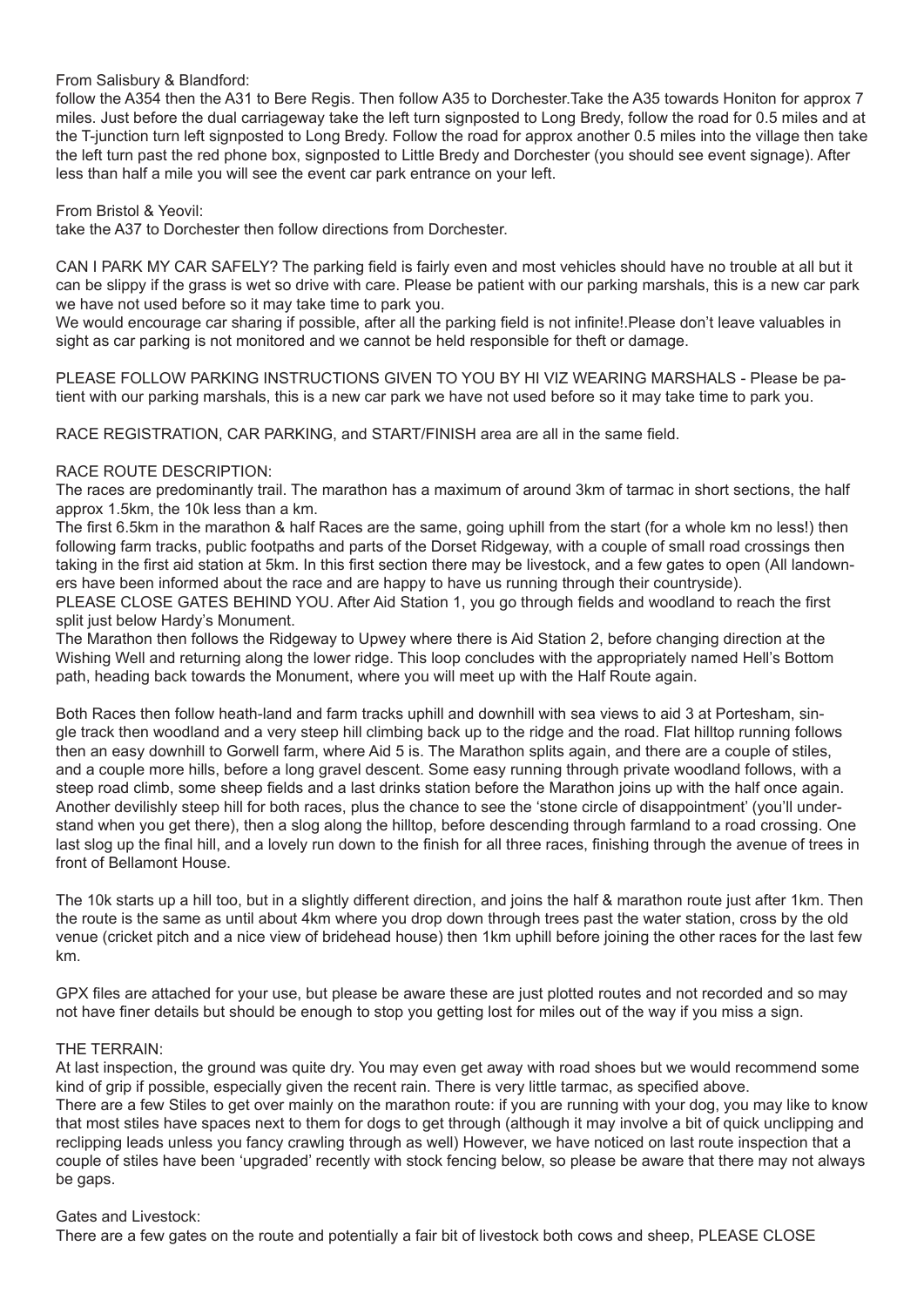GATES BEHIND YOU to prevent livestock escaping. They may or may not have been moved, but assume there could be livestock even if you can't see it.

If in doubt - close the gate unless they are definitely tied back! Some gates may need climbing over.

Please treat all livestock with respect and give them a wide berth, you may encounter cows, horses, sheep and pheasants. (this may require you to stop running and walk past; cows especially are nosy and may run after you if you are doing something interesting like running!)

# OTHER USERS OF THE ROUTE:

As previously mentioned, please be courteous to other users of our route, although some of it runs through private land, most of it is on public footpaths and bridleways, and across public roads. You may encounter road vehicles, farm vehicles, walkers, other runners, horse riders, farmers going about their business, and local people wondering what on earth these idiots are doing running about in the countryside. BE PREPARED TO STOP AND WALK IF RE-QUIRED. Please be nice, then we can come back next year :-)

# CUT OFFS:

The cut off in the marathon is 8 hours, the cut off in the half is 4.5 hours. There is no cut off for the 10k. This should allow enough time for taking selfies, pictures of the scenery and generally having a lovely time in the countryside.

# There are 2 sweepers in each race.

They will keep an eye on you, and make sure you are doing OK. They will only have your best interests at heart and will only suggest you pull out of the race if you are really struggling or are a way behind the cut off.

Aid Stations:

These may be different than listed on the website. There are 5 aid stations in the marathon, 3 in the half, and 1 in the 10km

The final locations are listed below

Aid 1 - Loscombe Farm - Marathon & Half: 5km

Aid 2 - Upwey - Marathon only: 14km

Aid 3 - Portesham - Marathon: 23km, Half: 9.5km

Aid 4 - Gorwell Farm - Marathon: 28km, half: 14.5kmAid 5 - Gorwell Farm return - Marathon only 35kmAid 6(10k) - Carriage Drive - 10k only 4.5km (this is just a drinks station with a few snacks)

All aid stations will have a pop up shelter, and will be stocked with basic provisions. You must use the hand sanitiser provided. There will be a mixture of wrapped food and loose items.The marshals will fill your cups or bottles. We will have some vegan items in addition to fruit but if in doubt as to whether we will have something you can eat, it's probably advisable to bring your own race nutrition. Please keep any food wrappers with you or dispose of them in the bins provided - that being said...

# LITTER:

Please Don't Litter.

We are a cupless race to try and minimise litter (landowners have been very pleased to know that there won't be plastic cups all over the place!). And you will be running in some lovely countryside, why would you want to spoil it? Marshals and aid stations will be pleased to take any litter from you as you pass.

# THE WEATHER:

Given the weather situation at the moment, expect anything. On recent route inspections it's been warm, cold, windy, raining, sunny....Please dress accordingly, we recommend bringing a light jacket just in case.Conversely don't forget your sunscreen....

However please note, we won't cancel the event if it's raining, blowing a hooligan or unseasonably hot sunshine. The only reason we would cancel is if conditions make travelling to or running the event (for runners and marshals) unsafe.

# SAFETY AND MEDICAL COVER:

Although we have asked for your ICE details on race entry please also fill them in on the back of your race numbers, for ease of access to information in an emergency.

We have a medical team in attendance in a  $4 \times 4$ , and they have been provided with all the access points to the race route, but please be aware that given the nature of the terrain it may take some time for them to get to you should you need attendance. IF YOU NEED TO DROP OUT OF THE EVENT - please inform a marshal if possible, or phone us directly. If you don't finish the race and we don't know what's happened we will assume you are lying in a ditch somewhere and will have to send out a search party.

# **HEADPHONES**

We realise some people like to run with headphones and music. We'd prefer you didn't for safety's sake but if you